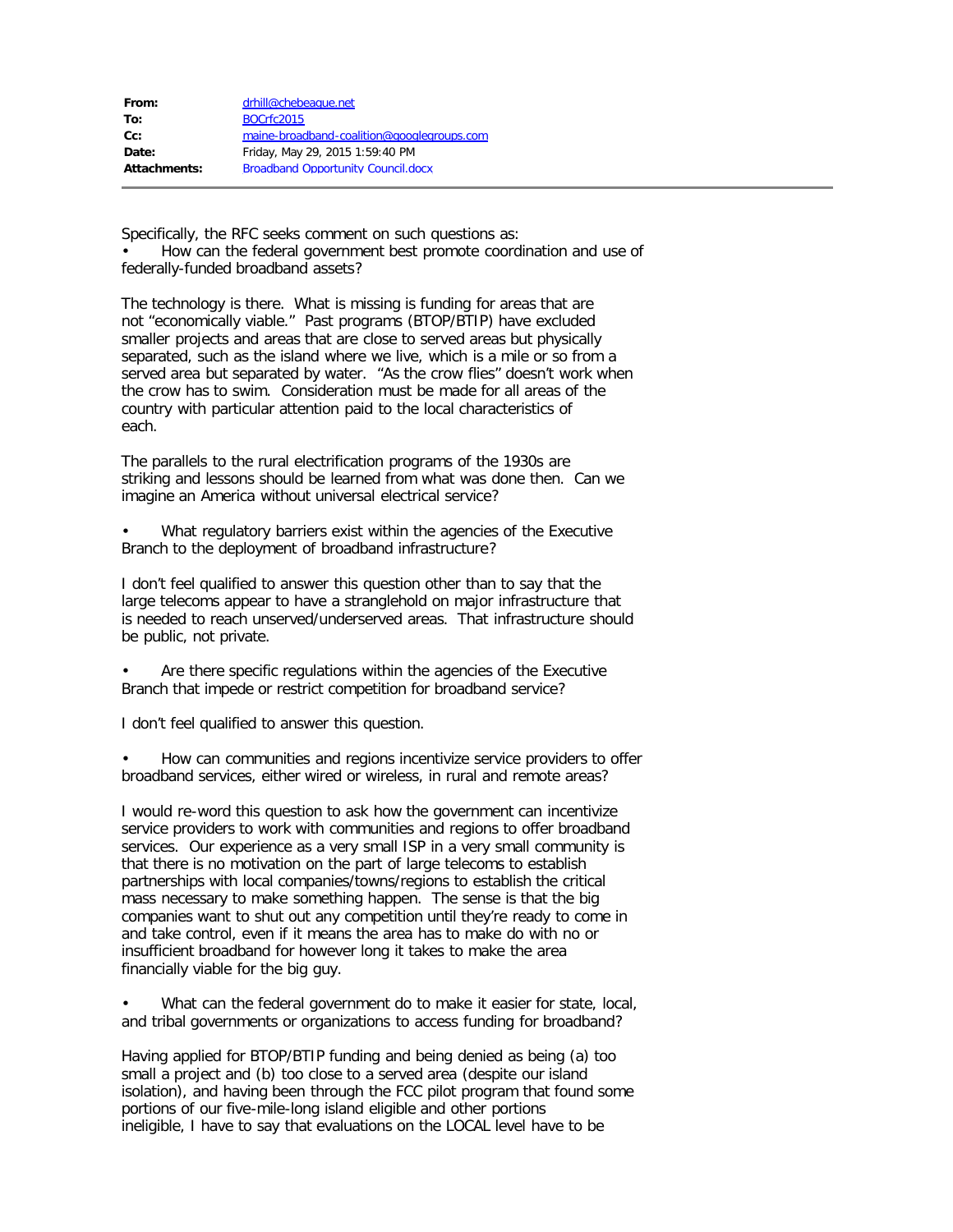made to determine the true state of current offerings and what needs to be done to bring them up to acceptable broadband levels.

Another concern is the ownership of the major infrastructure and/or access to same. Again, the parallels between rural electrification and broadband deployment are apt. Our "digital superhighways" cannot be limited access highways.

• Added comment/rant:

I have visited many locations around the world and have been absolutely astounded at the high level of Internet services in areas that I would least expect to find them. And where I do expect to find good broadband, I not only find it, I find it with speeds hundreds of times faster than what we have at home. And not just on our isolated little island. How can the most highly developed, highly advanced country in the world be so pitifully behind the rest of the world? It's an embarrassment and one that will cost our nation in the long run in many ways, many predictable, but some unpredictable. I applaud your efforts to change this situation and wish you the best of luck in doing so. Please know that there is a lot of energy at the local level to achieve this goal if we can just be empowered to do so. </rant>

David R. Hill Treasurer/Chief Operating Officer chebeague.net, LLC drhill@chebeague.net

Chebeague Island, ME 04017

www.chebeague.net

The deadline for submitting comments is June 10, 2015. Written comments can be submitted by email to BOCrfc2015@ntia.doc.gov or by mail to the National Telecommunications and Information Administration, U.S. Department of Commerce, 1401 Constitution Avenue NW, Room 4626, Attn: Broadband Opportunity Council, Washington, DC 20230.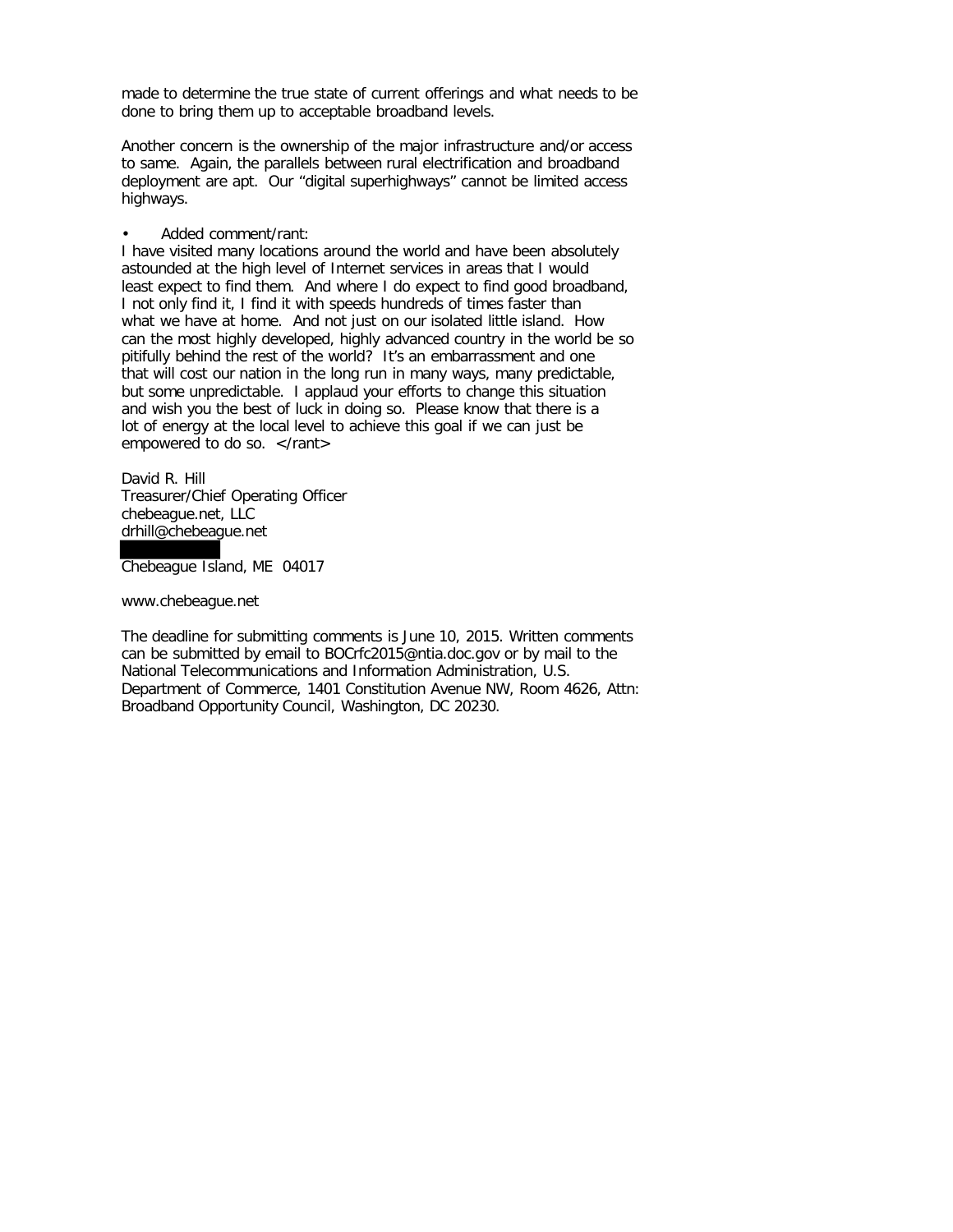## Specifically, the RFC seeks comment on such questions as:

• *How can the federal government best promote coordination and use of federally-funded broadband assets?*

The technology is there. What is missing is funding for areas that are not "economically viable." Past programs (BTOP/BTIP) have excluded smaller projects and areas that are close to served areas but physically separated, such as the island where we live, which is a mile or so from a served area but separated by water. "As the crow flies" doesn't work when the crow has to swim. Consideration must be made for all areas of the country with particular attention paid to the local characteristics of each.

The parallels to the rural electrification programs of the 1930s are striking and lessons should be learned from what was done then. Can we imagine an America without universal electrical service?

• *What regulatory barriers exist within the agencies of the Executive Branch to the deployment of broadband infrastructure?*

I don't feel qualified to answer this question other than to say that the large telecoms appear to have a stranglehold on major infrastructure that is needed to reach unserved/underserved areas. That infrastructure should be public, not private.

• *Are there specific regulations within the agencies of the Executive Branch that impede or restrict competition for broadband service?*

I don't feel qualified to answer this question.

• *How can communities and regions incentivize service providers to offer broadband services, either wired or wireless, in rural and remote areas?*

I would re-word this question to ask how the government can incentivize service providers to work with communities and regions to offer broadband services. Our experience as a very small ISP in a very small community is that there is no motivation on the part of large telecoms to establish partnerships with local companies/towns/regions to establish the critical mass necessary to make something happen. The sense is that the big companies want to shut out any competition until they're ready to come in and take control, even if it means the area has to make do with no or insufficient broadband for however long it takes to make the area financially viable for the big guy.

• *What can the federal government do to make it easier for state, local, and tribal governments or organizations to access funding for broadband?*

Having applied for BTOP/BTIP funding and being denied as being (a) too small a project and (b) too close to a served area (despite our island isolation), and having been through the FCC pilot program that found some portions of our five-mile-long island eligible and other portions ineligible, I have to say that evaluations on the LOCAL level have to be made to determine the true state of current offerings and what needs to be done to bring them up to acceptable broadband levels.

Another concern is the ownership of the major infrastructure and/or access to same. Again, the parallels between rural electrification and broadband deployment are apt. Our "digital superhighways" cannot be limited access highways.

## • *Added comment/rant:*

I have visited many locations around the world and have been absolutely astounded at the high level of Internet services in areas that I would least expect to find them. And where I do expect to find good broadband, I not only find it, I find it with speeds hundreds of times faster than what we have at home. And not just on our isolated little island. How can the most highly developed, highly advanced country in